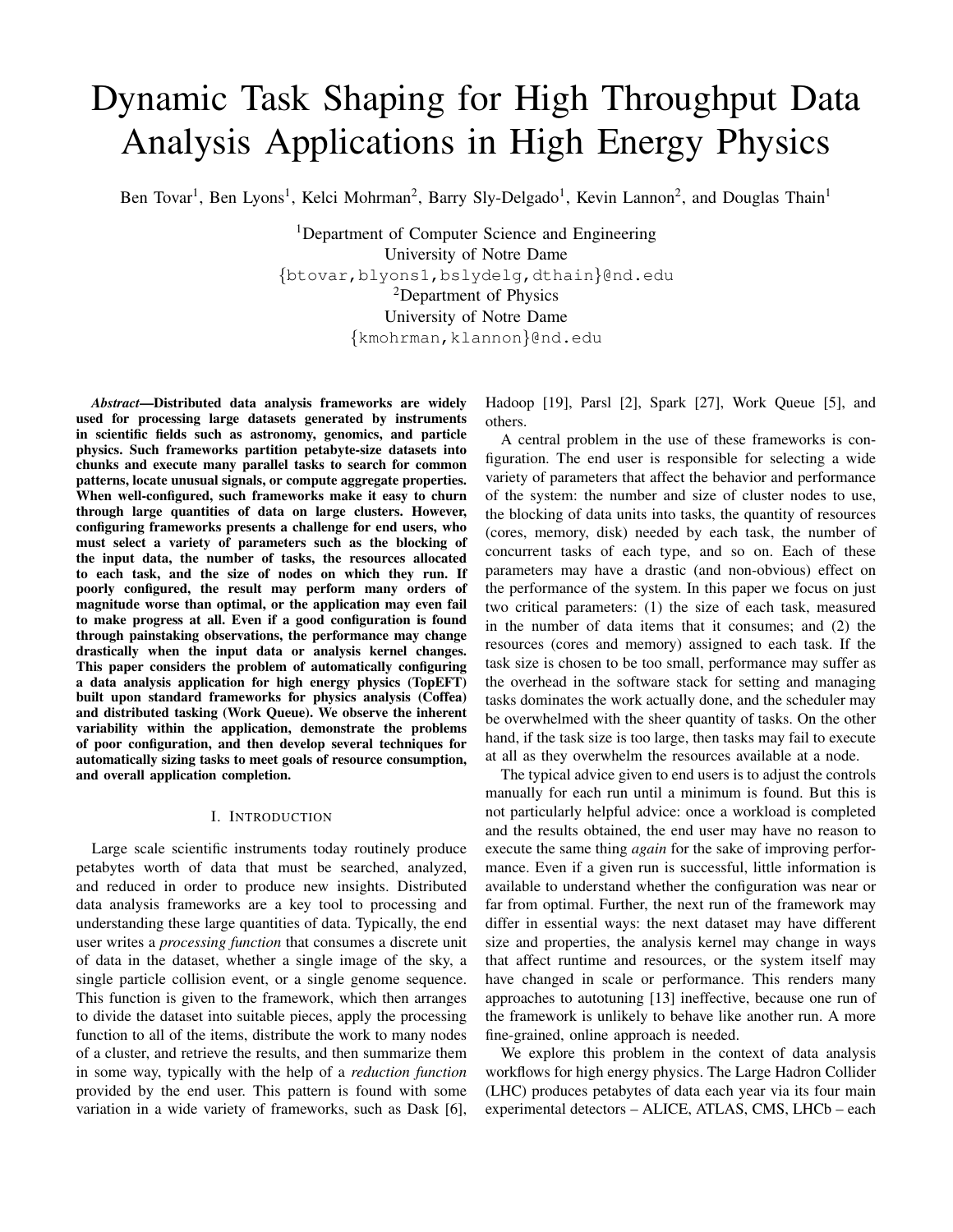recording collisions between fundamental particles that may reveal new physical interactions. Coffea [21] is an emerging tool for performing late-stage analysis of high energy physics data using Python-native constructs. In its current form, Coffea performs a complete partitioning of a dataset into fixed size pieces and dispatches it to a distributed computing framework (e.g. Dask, Spark, Work Queue). This requires that the user select the framework configuration once prior to execution, and then either accept a complete execution or cancel it outright.

In this work, we develop a strategy for dynamic run-time task-shaping in Coffea. First, every task is executed under the care of a lightweight function monitor [14] that observes and enforces its resource consumption. Second, if the task is unable to execute within the assigned resources at all, then it is split into multiple tasks and reassigned. Third, the framework manager observes the time and resources taken by each task and incrementally builds a predictive model. Finally, the framework is re-worked to partition the input dataset incrementally on-demand, so that tasks may be of variable size. The manager chooses task sizes to achieve a performance policy, either for individual tasks or for the whole workload.

We have implemented this technique in the Coffea data analysis framework, making use of the Work Queue distributed execution system. Our implementation avoids the dual perils of too-small tasks making little progress and too-large tasks making no progress. We show that the dynamic approach converges quickly on effective task sizes and resource allocations. When considered in the context of an entire run, the automatic approach achieves performance very close to the ideal configuration selected statically. This technique has been deployed in the open-source Coffea framework and is now in production use by CMS data analysis teams.

# II. APPLICATION ARCHITECTURE

TopEFT Application. The TopEFT application is designed to analyze particle physics data collected by the CMS experiment [22] at the CERN LHC. Stretching 27km in circumference, the LHC is the largest and most powerful particle accelerator in the world. Two counter-rotating beams of protons are accelerated to nearly the speed of light before being made to cross at four interaction points around the accelerator ring, producing collisions approximately 40 million times per second. A particle detector is located at each interaction point; designed to measure the properties of the particles produced in the high-energy collisions, the detectors record approximately 90 petabytes of data per year. The CMS detector is one of the two general-purpose detectors at the LHC. A worldwide collaboration of more than 5000 physicists and engineers operate the CMS experiment and analyze data it collects in order to gain novel insights into the physics that governs fundamental particles and their interactions.

Some of these teams, including members of the CMS collaboration at the University of Notre Dame, the University of Nebraska, Ohio State University, the University of Oviedo, and the University of Zurich are searching for new physics that impacts interactions involving top quarks and heavy bosons, and has developed the TopEFT [3] application to perform this analysis. The analysis utilizes a flexible, model-independent mathematical framework known as effective field theory (EFT) to parametrize potential new physics effects associated with top quarks. Significantly heavier than all other known quarks, the top may have a unique relationship with yet-undiscovered phenomena; furthermore, interactions between the top quark and heavy bosons are very rare and difficult to produce. These elusive processes consequently represent an interesting probe of new physics at the energy frontier.

The inputs to the analysis are a set of data files containing information about each particle collision event to be analyzed. Comprising both real events recorded by the CMS detector and simulated collision events produced via Monte Carlo simulation, several billion collision events will be analyzed in total. The analysis workflow consists of reading the input data, processing the collision events to calculate relevant properties of the events, and producing output histograms with the relevant physics properties summarized. Though the number of collision events to be analyzed is large, each event is completely independent of the others, thus representing an optimal scenario in which to apply a parallel computational approach.

Coffea Framework. TopEFT is built upon the more general Coffea [21] framework for physics data analysis. A Coffea workflow is specified by a dataset to be analyzed, a *processor function*, and an *accumulator function*. In its original implementation, Coffea divides the dataset into static work units that have approximately the same number of events. The maximum number of events per work unit is called the *chunksize*, and it is a manual parameter provided by the user. As events are processed, their results are merged together by a second function, called the *accumulator function*. The accumulator function is fully commutative and associative, and so the results can be merged in any order, or in parallel via a reduction tree. There is also as part of the workflow, a preprocessing step in which metadata about the input is collected, but this step does not change across applications, and its only purpose is to collect metadata of the input files. Figure 2 shows the phases of a typical Coffea application. The preprocessing tasks are executed first, the bulk of the workflow consists of processing tasks, and accumulation tasks are created as processing tasks finish.

The memory resource is of special consideration in a TopEFT workflow. In order to exploit various vectorization optimizations, a processing function loads all events in a work unit simultaneously into memory, and the larger the work unit, the larger its memory usage. Further, for accumulator functions, the output of the TopEFT application is a collection of histogram-like data structures that summarize the relevant physics information about the full set of processed events. A trivial histogram would be quite small, consisting of a count of events at each scalar value. However, in the TopEFT approach, the weight of each signal event generated through Monte Carlo simulation is parameterized by an  $n$ -dimensional second-order polynomial, where  $n$  is the number of EFT parameters studied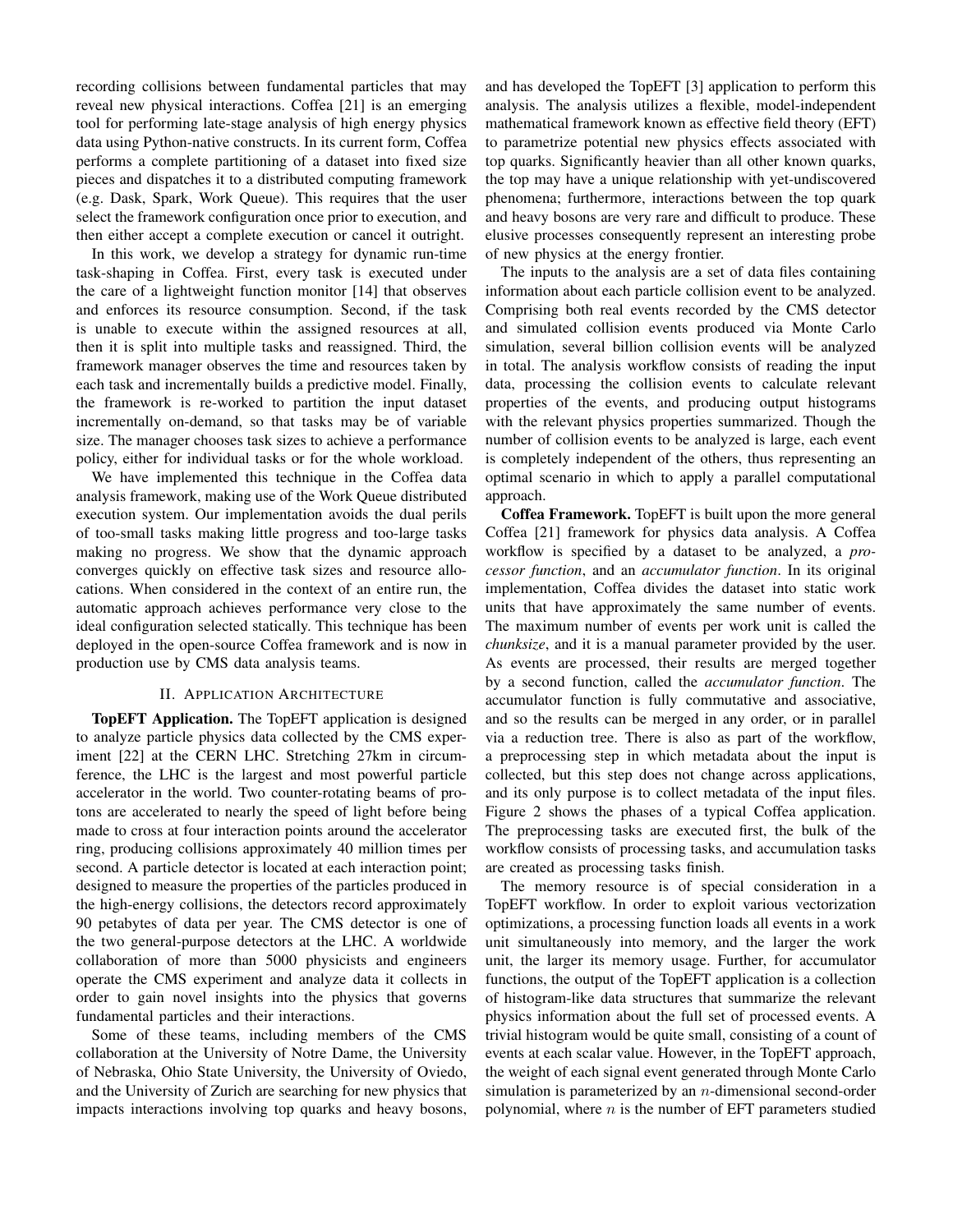

Fig. 1. Architecture of TopEFT Analysis Application. The TopEFT Application defines analysis and accumulator functions as native Python code, and passes them to the Coffea Framework, which arranges for the partitioning of the dataset into tasks. Tasks are given to Work Queue for scheduling to available workers, where they run under the control of lightweight function monitors. Data is delivered from the wide area XRootD federation to a local proxy, where it is accessed in smaller transfer units appropriate for each task. Temporary output is produced on local storage, and then summarized by accumulator functions to produce a final output, which is loaded back into the TopEFT application.



Fig. 2. Phases of a typical Coffea application using the Work Queue executor. One preprocessing task is created per input file, in which each file contains a number of events to process. Processing tasks are created by splitting the input files according to a given number of events, called the chunksize. As processing tasks finish, accumulation tasks are created that reduce the partial results into a final histogram.

in the analysis. TopEFT explores 26 EFT parameters, meaning that 378 quadratic fit coefficients are required to parameterize the 26-dimensional quadratic function for each event. Therefore, each bin of the histograms accumulated by TopEFT cannot be described by a single number; rather, each bin is described by the sum of the quadratic parameterizations of all of the events that fall into the given bin. These quadratically parameterized histograms are much larger than conventional histograms, and since the TopEFT processing tasks fill many such histograms, the memory usage in the accumulation stage can be a serious consideration.

Coffea applies the preprocessor, processor and accumulator functions using one of several provided *executor* modules. An executor is responsible for carrying out the execution of the workflow efficiently and reliably. A number of executor modules are provided with Coffea: a local executor simply spawns local threads on a single machine, while executors for distributed systems such as Spark, Dask, and Work Queue must arrange for data transfer, parallel execution, and the other issues that arise in distributed systems. Coffea defines each task to be run, in terms of the data to be processed and the functions to execute, and passes them to the underlying executor for completion.

Work Queue Executor. This work focuses on the use of Work Queue as the distributed execution system. Work Queue is a system for creating and managing scalable managerworker style programs that scale up to tens of thousands of cores on clusters, clouds, and grids. A Work Queue manager accepts task definitions from Coffea and schedules the tasks to a fleet of remote shared-nothing workers. In this case, the tasks are Python functions, and so the manager must send to the worker the function itself, the function arguments, and perhaps the Python environment, and any other assets needed to execute. Each worker manages the resources available on a machine (e.g. cores, memory, disk) and will run as many tasks as can fit into those resources. For example, a 16-core worker could run two 4-core tasks and one 8-core task concurrently.

On the workers, each function invocation is executed within a *lightweight function monitor* (LFM) [14] to ensure that the function does not exceed its assigned resources. The LFM observes the utilization of cores, memory, disk, and other resources and reports these values back to the scheduler on completion. If the function should exceed its assigned resources, the task is terminated and returned to the scheduler for reconsideration, which is described below.

Dataflow. The total data managed by the CMS experiment is far too large for any one analysis site to store in its entirety, and so the data is distributed across a wide-area federation of universities, making use of the XRootD file service. A local site typically operates an XRootD proxy/cache which provides an interface to the system. Each task requests data from the federation, where it is divided into *storage units* of files approximately 1 to 2 GB each. Tasks may request any subset of this data from the proxy/cache, which will deliver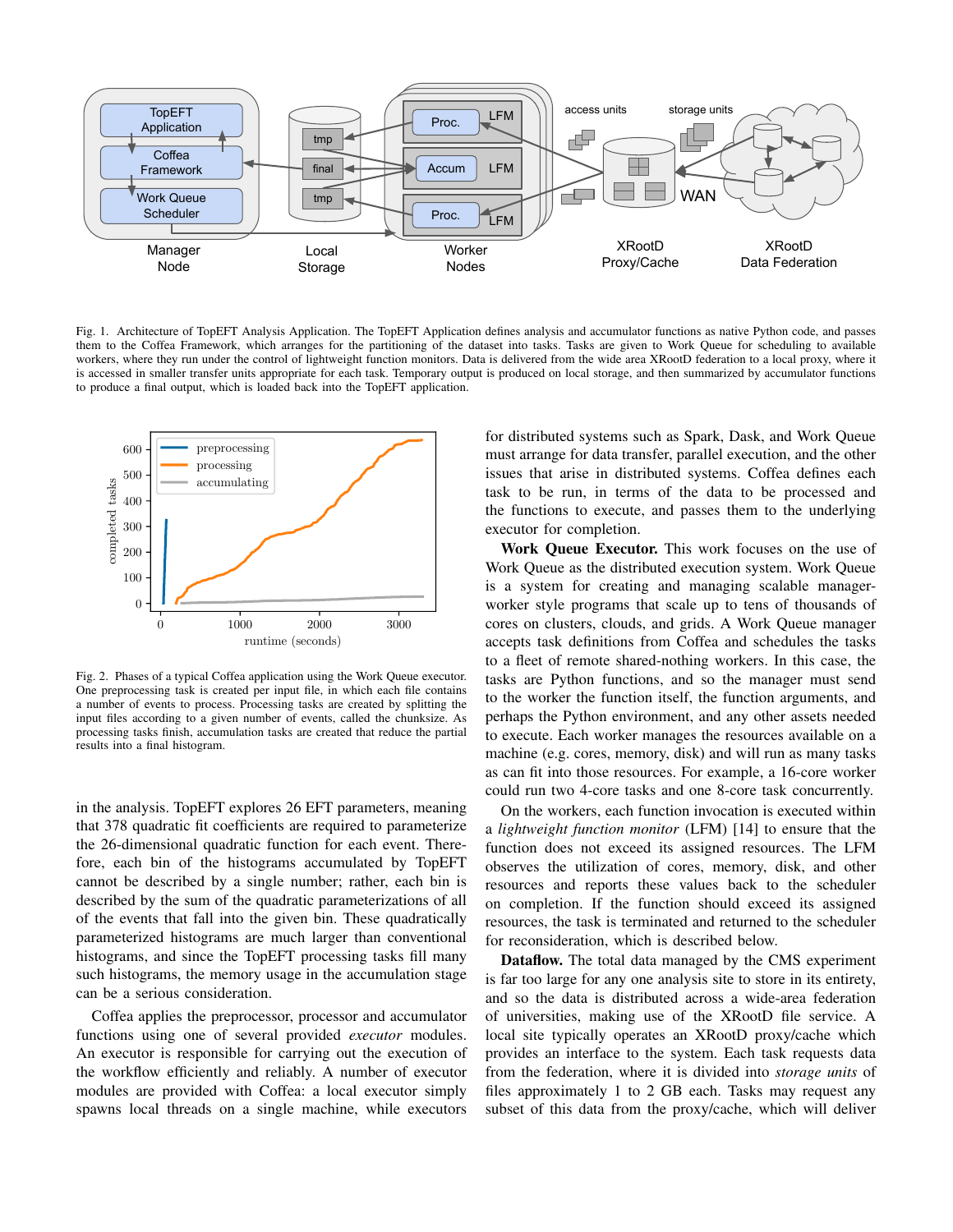

Fig. 3. Dataflow of TopEFT Application. The application writer provides two functions: a processing function is applied to an (arbitrary) partition of the input data, and produces an output histogram summarizing relevant properties. An accumulation function is used to perform a tree-reduce on multiple histograms and produces a final output.

only the portion of the requested file: these (*access units*) are correlated to the chunksize selected by the application. As processing tasks produce output histograms, these are returned to the manager node, and then consumed again by a tree of accumulator tasks, until the final output is produced, as shown in Figure 3.

#### III. THE CONFIGURATION CHALLENGE

In the default configuration, the end user of TopEFT must select two interacting configuration parameters: the *chunksize* of each task, and the *resources* allocated to each task.

The **chunksize** is the maximum number of events to be processed in each processing task. Coffea divides the number of events per file into the smallest equally sized number of work units such that no work unit has more than chunksize events. If the chunksize is chosen to be very small, then the total number of tasks will be large, creating opportunity for parallelism, but the scheduler will be dominated by the overheads of dispatching and managing tasks, while the proxy/cache will be overwhelmed by a large number of small file requests. If it is chosen to be very large, then the overall parallelism is reduced, and the runtime of outliers will dominate the overall execution time.

The resources are the quantity of cores, memory, and disk needed by each task. If the resources selected are too small, then tasks will fail as they exceed the allocation, and must be retried elsewhere with a larger allocation. On the other hand, if the resources selected are too large, then tasks are guaranteed to succeed, but concurrency at each worker will be reduced because fewer tasks will be packed into a given worker, and resources are left unused.



Fig. 4. Resources measured processing a whole file per task. The chunksize set so large that all events in a file are processed together. (a) Tasks memory distribution. (b) Tasks runtime distribution. These distributions show the opportunity for parallelism by judiciously shaping the tasks so that they require less time and memory so that the system can run more of them simultaneously.



Fig. 5. Memory and wall time vs number of events per task. Chunksize chosen randomly for each task. In Coffea, all the events in a work unit are loaded simultaneously into memory. Even though the relationships are noisy, there is a strong correlation between resources needed (e.g. memory and compute time) and the number of events. We take advantage of this correlation to automatically find appropriate chunksizes given the resources available.

Figure 4 shows the inherent variation in the data. Using the existing Coffea implementation, we executed one task for each of 21 files in a standard TopEFT Monte Carlo signal samples dataset and observed the runtime and memory consumption using the LFM. The Monte Carlo datasets used for the studies in this paper consist of simulated proton-proton collision events, produced to simulate the geometry and conditions of the CMS detector during the 2017 and 2018 data-taking periods. While most tasks (note the log scale) consumed about 1.5GB RAM, there are many outliers ranging up to 4GB and down to 128MB. In a similar way, execution time varies from a few seconds to over 500 seconds. The problem is further complicated in two ways. First, there is a coupling between the number of events and the resources needed: larger tasks are likely to consume more memory, either by piling up larger histograms or by encountering more complex events. Second, the behavior of individual tasks can vary considerably because of the heterogeneous nature of the input data: physical events in the stream vary in complexity, as shown in Figure 5.

Figure 6 demonstrates the importance of an appropriately configured workflow. When there are few resources allocated per task and a very small chunksize, each task is fairly short but the overall workflow runtime increases because of the I/O associated with sending/receiving a task. When there are too few resources per task and a very large chunksize, some tasks may not be able to complete because they require more resources than they have been allocated. There are problems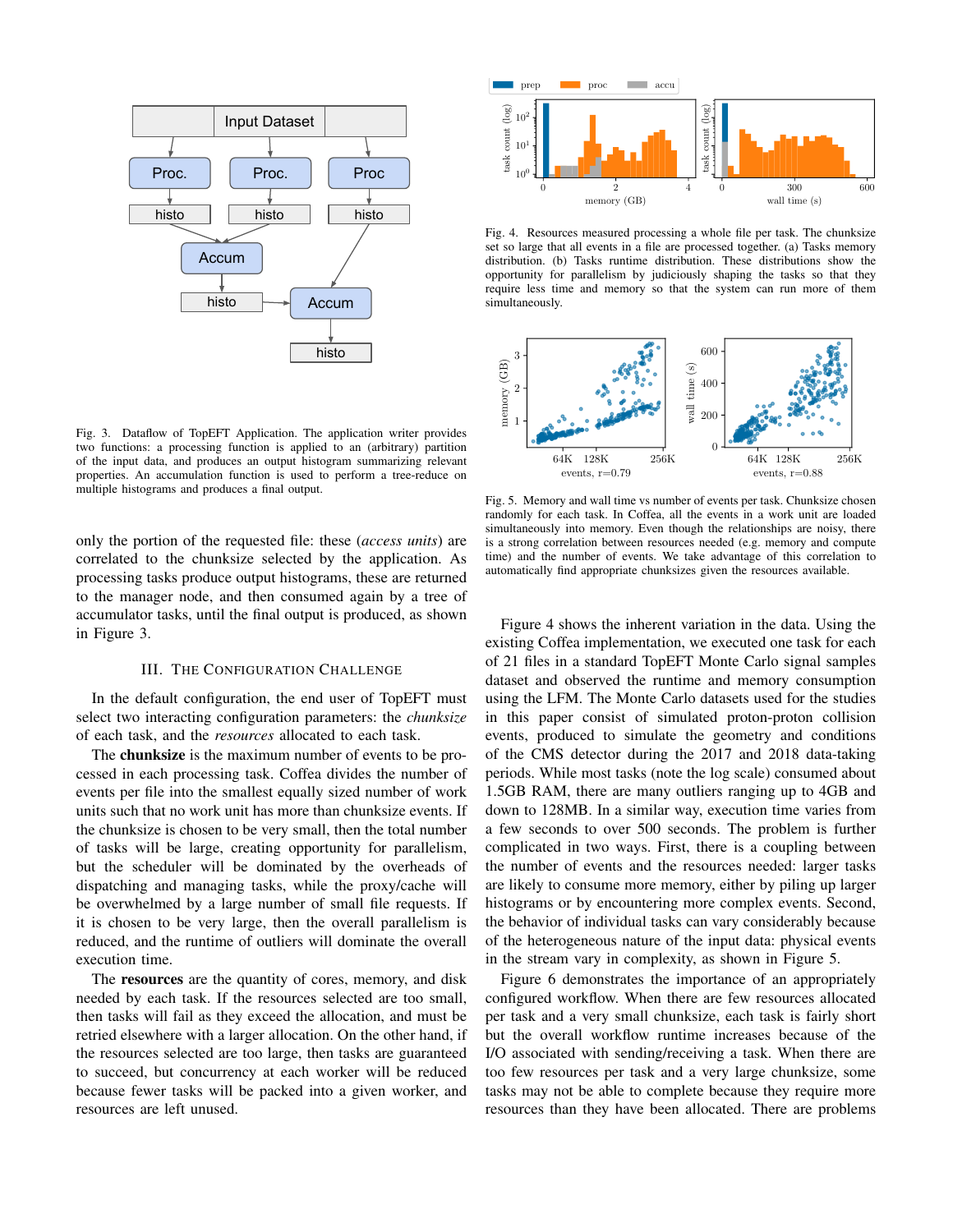

| Conf | Chunksize | Resources       | Avg Task      | Total Tasks | <b>Concurrent Tasks</b> | <b>Total Workflow</b> |
|------|-----------|-----------------|---------------|-------------|-------------------------|-----------------------|
|      |           |                 | Runtime $(s)$ |             | per Worker              | Runtime $(s)$         |
| A    | 128K      | core, 4GB RAM   | 181.73        | 803         |                         | 1066.49               |
| B    | 512K      | 4 core, 8GB RAM | 409.68        | 219         |                         | 2674.87               |
| C    | 1Κ        | 1 core, 2GB RAM | 23.76         | 49784       |                         | 9374.88               |
| D    | 1Κ        | 4 core, 8GB RAM | 20.91         | 49784       |                         | 29350.68              |
| E    | 512K      | 1 core, 2GB RAM | Failed        | 219         |                         | Failed                |

Fig. 6. Impact of bad configurations. The diagrams above indicate the packing of tasks into resource allocations and workers at various configurations, and the performance observed when running on 40 workers of 4 cores and 16GB RAM each. A: The optimal case with proper chunksize and resource allocation. B: High resources per task and large chunksize. This does not maximize concurrency. C: Low resources per task, low chunksize. Does not utilize full resources of the worker. D: High resources per task, low chunksize. Each worker can only fit one task and the task is small. E: Low resources per task, high chunksize. The task is too large so it cannot fit the resources allocated: the entire workflow fails.

with allocating too many resources per task as well. If coupled with a very small chunksize, the workers waste resources that could be used for other tasks. If the chunksize is too large, then each worker may only be able to run one large task as opposed to multiple tasks concurrently. Each of these poor configurations yields runtimes far worse than optimal.

For the end user who is interested in analysing physics data, the behaviour of turning these knobs is a distraction that sometimes may result in outright failure. We seek a more automated approach in which the end user starts a workload with minimal information, and the framework seeks its own configuration to achieve acceptable performance while avoiding disasters.

## IV. DYNAMIC CONFIGURATION TECHNIQUES

The existing implementation of Coffea statically divides the events in each file into equally sized work units given the chunksize parameter. The chunksize dictates the maximum number of events per work unit. Each work unit is given a fixed resource allocation (cores, memory, disk), where both parameters are given manually by the user. We have developed a more dynamic implementation via the following techniques.

#### *A. Measuring Task Resources*

To start our discussion, we add two simplifying assumptions which we will later remove. First, we assume that the chunksize is fixed, and that the resources required of any task fit the resources available for execution. The objective here is to determine how many resources should be allocated per work unit to pack as many as possible in the resources available and increase parallelism.

To this end, we exploit the resource management capabilities already present in Work Queue. Workers measure how many cores, memory, and disk they have available and report this to the manager. In the steady state, tasks are labelled with the maximum resources that they expect to use. The manager then packs as many tasks per worker as resources allow. Each function evaluation on a worker is measured by the LFM, which continuously measures the resources used by each task[14]. If the task exceeds the assigned resources, then it is terminated and returned to the manager for reconsideration.

However, as the workflow starts, the resources needed for each task are unknown. The manager will conservatively assign a single task to use all the resources available at a worker, striving for task completion rather than task efficiency. As each task completes, the actual consumption is recorded at the manager. Once a threshold number of tasks (default 5) in a given category are completed, the manager begins to predict the resources needed for future tasks based on prior completions. If a task exceeds its predicted resource consumption, it is tried a second time using the conservative assumption of all resources on a worker. If that fails, it is tried yet again using the largest available worker, after which it is deemed to have permanently failed in its current shape. Note that since the runtime of tasks is measured in seconds to minutes, the cost/complexity of checkpointing tasks that exhaust resources so that they can be restarted in a larger allocation would likely exceed the benefit.

Work Queue may use strategies for predicting task resource consumption from prior behavior, including maximizing throughput, minimizing resource waste, or minimizing number of retries[23]. In general, minimizing number of retries works better for short running workflows (e.g. running less than 30 minutes) which consist of a few thousands tasks. Coffea, and thus TopEFT, are geared to interactive investiga-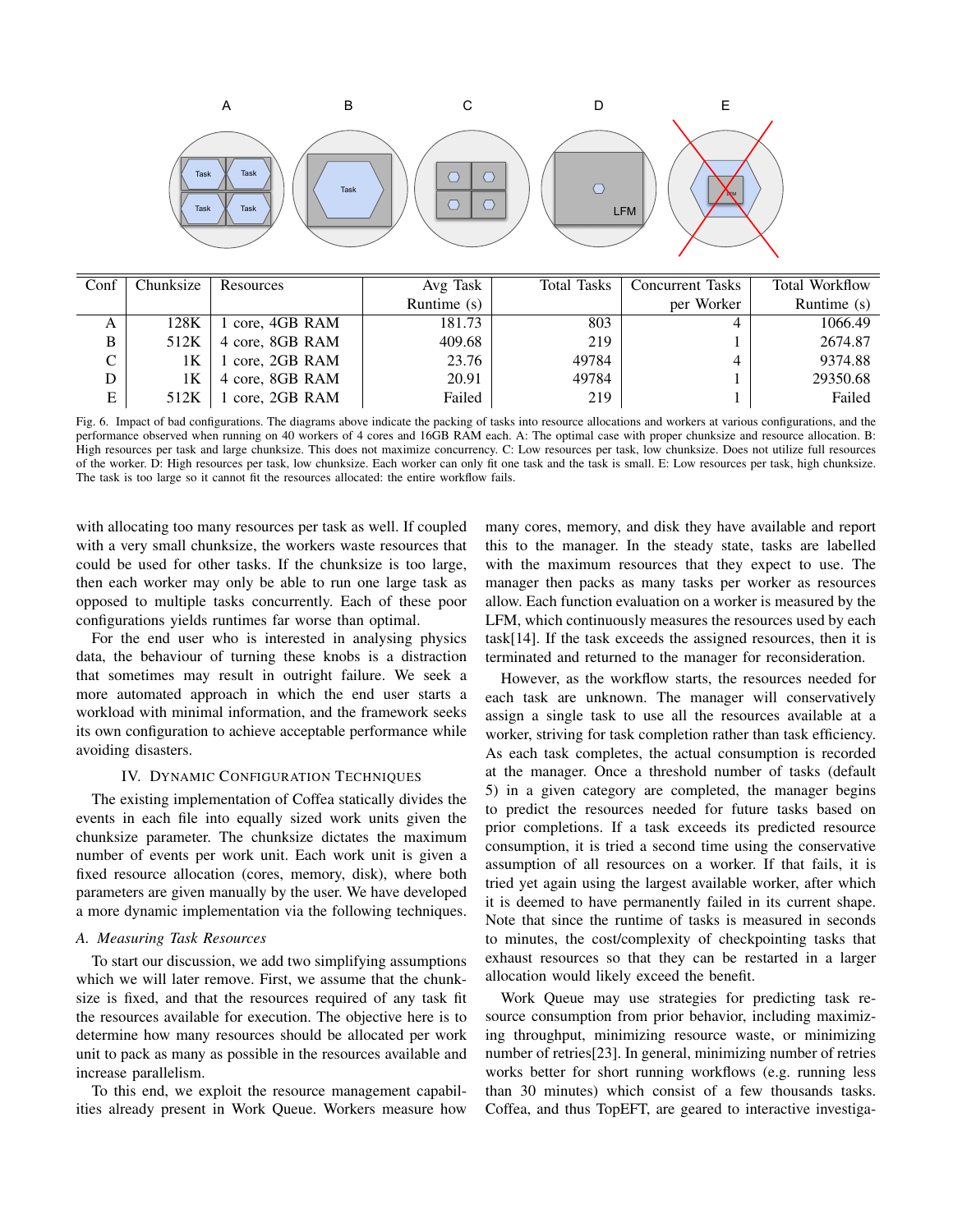

(a) Updating allocations on exhaustion. (b) Splitting tasks on exhaustion (2GB). (c) Splitting tasks on exhaustion (1GB).

Fig. 7. Reallocating and splitting tasks. All measured values of tasks are shown in the order that tasks were created, rather than on completion. In (a), the allocation given to future tasks is adjusted as tasks complete and report their usage. Tasks with resource exhaustion are retried using the largest allocation possible (shown with a gray line). In (b) and (c) the allocation is fixed, and tasks that exhaust resources are split (shown with a gray line). Without updating task allocations (a) would run inefficiently, and without task splitting (b) and (c) would not complete at all.

tion, and therefore match this application profile. Work Queue minimizes task retries by keeping track of the largest resource measured and allocating this maximum when submitting new tasks to workers.

# *B. Splitting Failed Tasks*

Once we have established resources for a given task size, we modified Coffea to change a task's size when needed. In particular, if a processing task should permanently fail due to resource exhaustion, the manager then splits the failed task by dividing it into two tasks, each with an equal number of events. These tasks are resubmitted to the queue, their resource consumption is predicted using the smaller number of events, and they eventually run on workers using smaller resource allocations. Tasks with unusually large resource consumption might end up being split multiple times before succeeding.

Splitting of processing tasks is safe because the computation performed on each event is independent, and therefore the computation of histograms is commutative. It doesn't matter what order events are analyzed in, since they will end up in the same histogram buckets regardless. However, this only applies to processing tasks. Preprocessing tasks cannot be split, because each one measure the metadata of one file. As for accumulation tasks, Work Queue executes them such that only the accumulated result and the next result to be accumulated are kept in memory. Therefore, should an accumulation task exhaust resources, it may be retried elsewhere with more resources, but cannot be split.

By default, tasks will only be split if they exhaust resources when running by themselves using a whole worker. However, maximum resources can also be set such that a task is split before they use a whole worker. This is useful when workers are run in large compute nodes with tens of cores, such as in HPC centers, or when an expert user has a precise idea of the resources needed per task.

#### *C. Dynamically Sizing Tasks*

While splitting tasks is an acceptable reactive strategy for dealing with failures, it would clearly be more efficient if tasks had the proper size to begin with. To allow this, we must structure the application so that the size of a task may change

over the lifetime of a run. Instead of a priori splitting the whole workload into an array of tasks, we modified Coffea to construct tasks according to previous resource measurements. Based on observations such as shown in Figure 5, we take advantage of the strong correlation between the chunksize and the resources needed to complete a work unit successfully.

In the absence of any information, the first tasks are constructed using a chunksize guess that allows us to explore the relationship between resources consumed and the task size. Further workflow runs can run with a previously discovered chunksize size. As the workflow executes and we gather more data, we further refine the task sizes to match a given resource consumption. In the current implementation we use a linear progression, but more sophisticated methods are worth exploring. The space of the relationship between chunksize and resources used is sampled by taking advantage of the way Coffea constructs work units. Coffea almost never constructs work units with the given chunksize, as this only occurs if the number of events in a file is a multiple of it. Instead, the events in a file are partitioned in the smallest number of work units so that no group is larger than the given chunksize. With this, once we compute a chunksize  $c$  for a target resource usage, we eliminate noisy fluctuations by rounding down to the closest power of 2,  $\tilde{c}$ , and then randomly use  $\tilde{c}$  or  $\tilde{c} - 1$  to avoid the pathological case where all the files have a multiple of  $\tilde{c}$ events.

#### V. PERFORMANCE EVALUATION

In this section we present the results of applying the different strategies presented in Section IV. For each of these experiments, we evaluate the performance of a TopEFT run that analyzes 219 files totalling 203 GB of data, 51 million events with 30 hours of total CPU consumption, resulting in 412 MB in the final (uncompressed) histogram output. These input files are live production data from the CMS experiment. We make use of 40 workers allocated from a shared university cluster, each one providing 4 cores and 8GB of RAM, for a total of 160 cores and 320GB RAM. This scale was chosen to correspond to a typical end-user configuration that offers substantial parallelism for real work, without requiring extraordinary efforts to request (and wait for)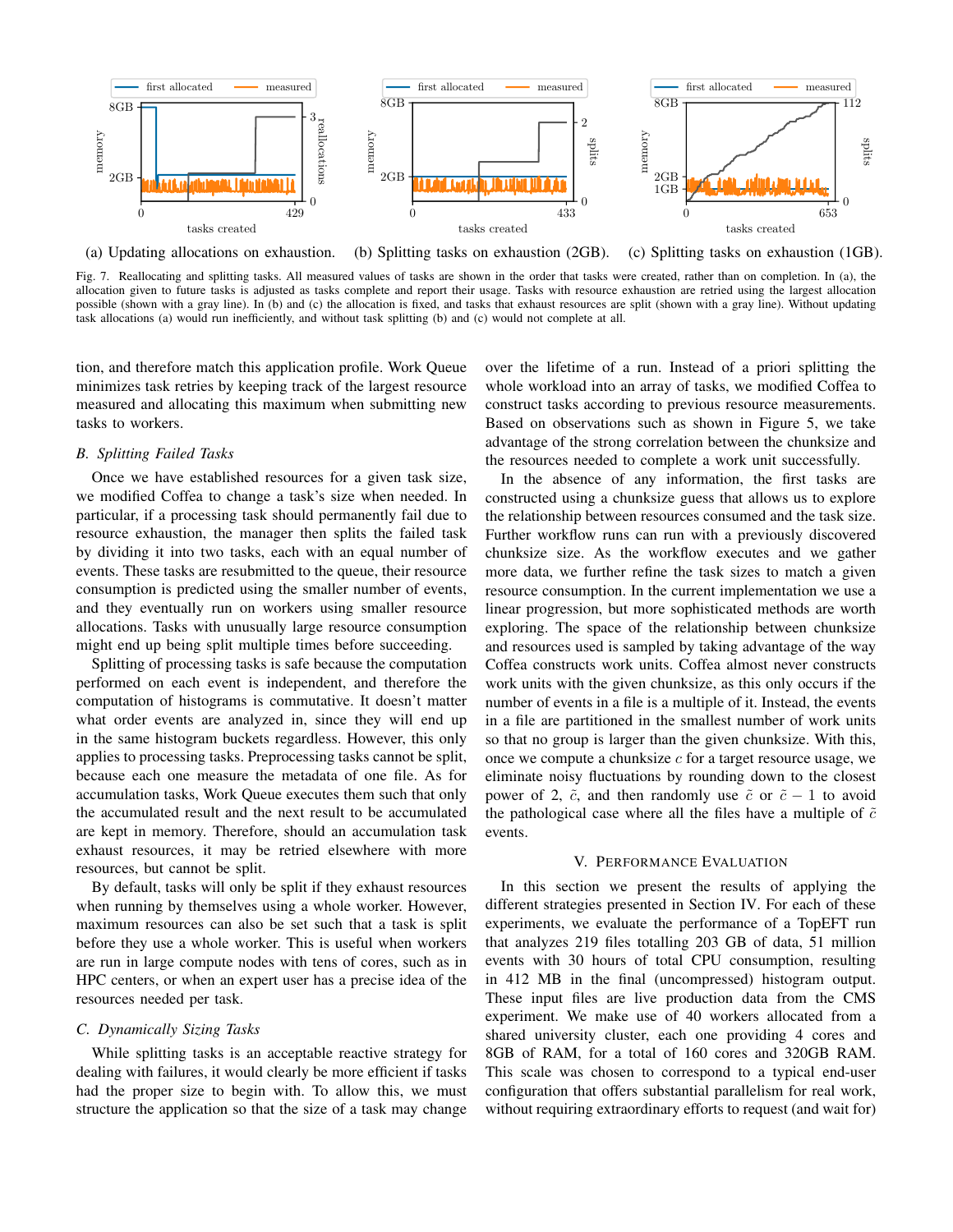

Fig. 8. Dynamic chunksize. All measured values of tasks are shown in the order that tasks were created, rather than on completion. In (a) we show the evolution of the dynamic chunksize, memory, and runtime when targeting a 2GB usage per task starting from a very small chunksize value running topEFT with the default parameters. In (b) the target usage is changed to 1GB, and the starting chunksize is set to too large, which causes all the first tasks submitted to be split up to three times (number of splits as tasks are created is shown in gray). Finally, in (c) for a target of 2GB per task, we show the effect of turning on one of the topEFT analysis option that greatly increases the memory consumption per task, with the corresponding decrease in the chunksize computed.

additional resources. While a real run would draw data over the wide area network, we have temporarily moved the input data for the run into a local Panasas shared filesystem, to eliminate performance variations due to congestion and uncoordinated outsider users.

The techniques described here have been incorporated to the stable versions, and have been tested with Coffea [21] commit fec5f645, topEFT [3] commit 8c64a6a8, and Work Queue [5] commit 9b1ed9db.

# *A. Dynamically Sizing Allocations*

Our first result comes from just measuring the resources used per task, and adjusting the allocations accordingly. This is shown in Figure 7.(a) using a fixed chunksize of 128K events, and using 40 workers with 4 cores and 2GB of memory per core. Initially tasks are given all the resources of a worker, and as they return, future tasks are allocated the maximum value so far seen, 2.1GB plus some margin (e.g. round up to the next multiple of 250MB).

Since the memory requirement per task is very close to 2GB, ideally, we would wish to have each core to run a task in these 4 core 8GB workers, as this would divide the memory evenly among the cores. However, in this run the maximum memory value was 2.1GB, which just barely causes the concurrency per worker to be 3 instead of 4. We specify that a processing task cannot use more than 2GB to equally divide memory among the cores, and any task that goes above the limit is split and retried. An example run is shown in Figure 7.(b). Since there are two splits, this means that 4 more tasks were created as compared to Figure 7.(a).

The example in Figure 7.(b) shows a best case scenario where just a handful of splits lead to an efficient run. However, different worker configurations and workflows may produce a high number of splits. As we show in Figure 7.(c), tasks are limited to use less than 1GB each, which quickly increases the number of splits needed.

The previous examples assumed that the chunksize was fixed for the given resources. However, as we described in Section IV, an adequate chunksize depends both on the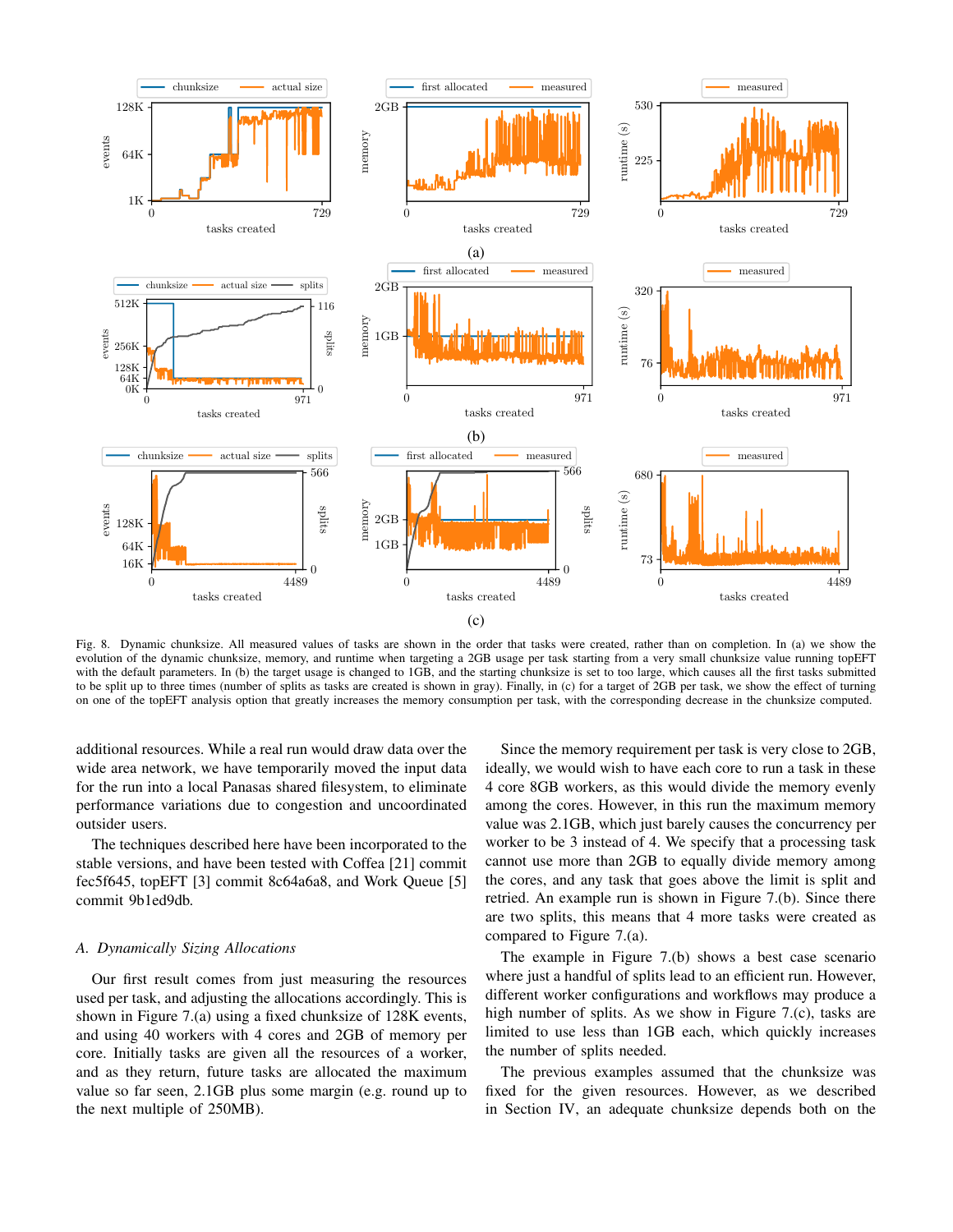workflow and the resources available. In Figure 8.(a), we show a run for adapting a very small chunksize (1K events) for our sample workflow to the previous configuration of 40 workers with 4 cores, 2GB per core. As tasks return and report their memory usage, the chunksize is updated to target a memory usage of 2GB for maximum concurrency per worker. Figure 8.(a) shows the evolution of the maximum chunksize, with the corresponding changes in memory and runtime per task. As before, tasks that would go above 2GB of memory would be split, but in this run that was not necessary. Note that even when the maximum chunksize stabilizes, the actual size of the work units varies greatly because different files contain different number of events.

# *B. Splitting Large Tasks*

In Figure 8.(b) we show the effect of choosing a chunksize that is too large for the resources available. For this run, for processing tasks, we use 40 workers with only 1 core and 1GB of memory. These workers are too small to run accumulation tasks, and therefore an extra worker with 1 core and 2GB of memory was also deployed to process them, with Work Queue automatically sending accumulation tasks to it as needed. Setting the initial chunksize to 512K all of the first tasks submitted fail, and they are split until they complete under the memory constraint. In fact, task splitting completely dominates the initial part of the workflow, and no real work is completed until about 1/5 of the workload has been submitted, when a more adequate chunksize for the remaining tasks is used. Note that even when a chunksize has been found that achieves the target memory usage, the relationship between chunksize and memory is noisy, and some tasks are still split because they exceed the worker size. Further, considering all the execution time provided by the workers, 19% was lost in tasks that needed to be split, which indicates opportunities for improvement, such as a better initial chunksize guess from historical data.

Finally, in Figure 8.(c) we show the drastic effects in resource consumption that the different topEFT analysis options have. Simply turning one of this option, greatly increased the memory consumption per task, and for a target of 2GB, the chunksize found is only 16K. Given the stringent memory target and the large difference between the initial guess and the final chunksize, workers wasted 32% of the time in tasks that needed to be split. This example shows why we decided to compute the chunksize dynamically, rather than with an offline model, as there is wide variability in applications and the arguments used.

## *C. End to End Performance*

In a production setting, it is rarely the case that the desired number of workers are instantly available. Instead, the cluster batch system may deliver a variable number of workers over time, depending on the offered load and other users. Figure 9 shows a run that highlights the resilience of TopEFT under these conditions. 10 workers arrive at first, followed by 40 more. All workers are removed around 1000s (perhaps a higher priority user preempted) and then 30 of them return a few minutes later, until the entire workflow is done. Note that the task allocation adjusts at several points early in the workflow.

Figure 10 shows the end-to-end performance of TopEFT across a varying number of workers, with ten runs at each point. The auto mode uses the previously described techniques to converge to the optimal resource allocation during a single run. The fixed mode runs with the optimal setting found from a previous run of the auto mode from the start. All configurations pull the environment from a shared filesystem. Generally, the total runtimes decrease as more workers are added. The curve eventually flattens out, which can be attributed to the load placed on the shared filesystem where the data is stored. The figure shows that dynamic task sizing and automatic resource allocation performs similarly to fixing the allocation to the best setting in advance.

Note that for Figure 10, given the overlap of the error bars, we do not conclude that the auto mode is "faster", simply that it is no worse than the fixed manual configuration. The variance in performance shown by the error bars has several contributions, primarily due to the non-determinism in a distributed systems: tasks can be scheduled in different orders, concurrent tasks may compete for network bandwidth, etc. Further, our tests were made at our university cluster where they competed for resources against other applications.

# *D. Delivering the Environment*

When executing TopEFT tasks we need to ensure that the correct python environment is available on the remote resources. If a shared filesystem is available, then the environment can be configured in a location that all workers can access. In the more general case, however, we need to deploy the correct environment to workers that do not have a shared filesystem, and that cannot be configured ahead of time.

TopEFT was modified to automatically construct a tarball with the correct python environment. The tarball construction is done by installing required packages based on an environment specification[20], which is then transformed into a single file using conda-pack [1]. Once the environment file is ready, a wrapper script unpacks and activates it as needed. The environment created is 260MB compressed, 850MB uncompressed, and its activation takes around 10s.

We tested four methods of delivering the environment: 1) via the shared filesystem, 2) with a factory that creates workers that also run inside the wrapper script, 3) sending and setting up the environment with the first task that executes in a worker, and 4) setting up the environment per task. As we present in Figure 11, activating the environment once per task does noticeably worse than the other methods, but such a delivery method may still be useful for one-shot long running functions with special environment requirements. We found the per worker method to be most useful for rapid developing of TopEFT code, while the factory method to be more adequate for production runs as it minimizes data transfer to the workers.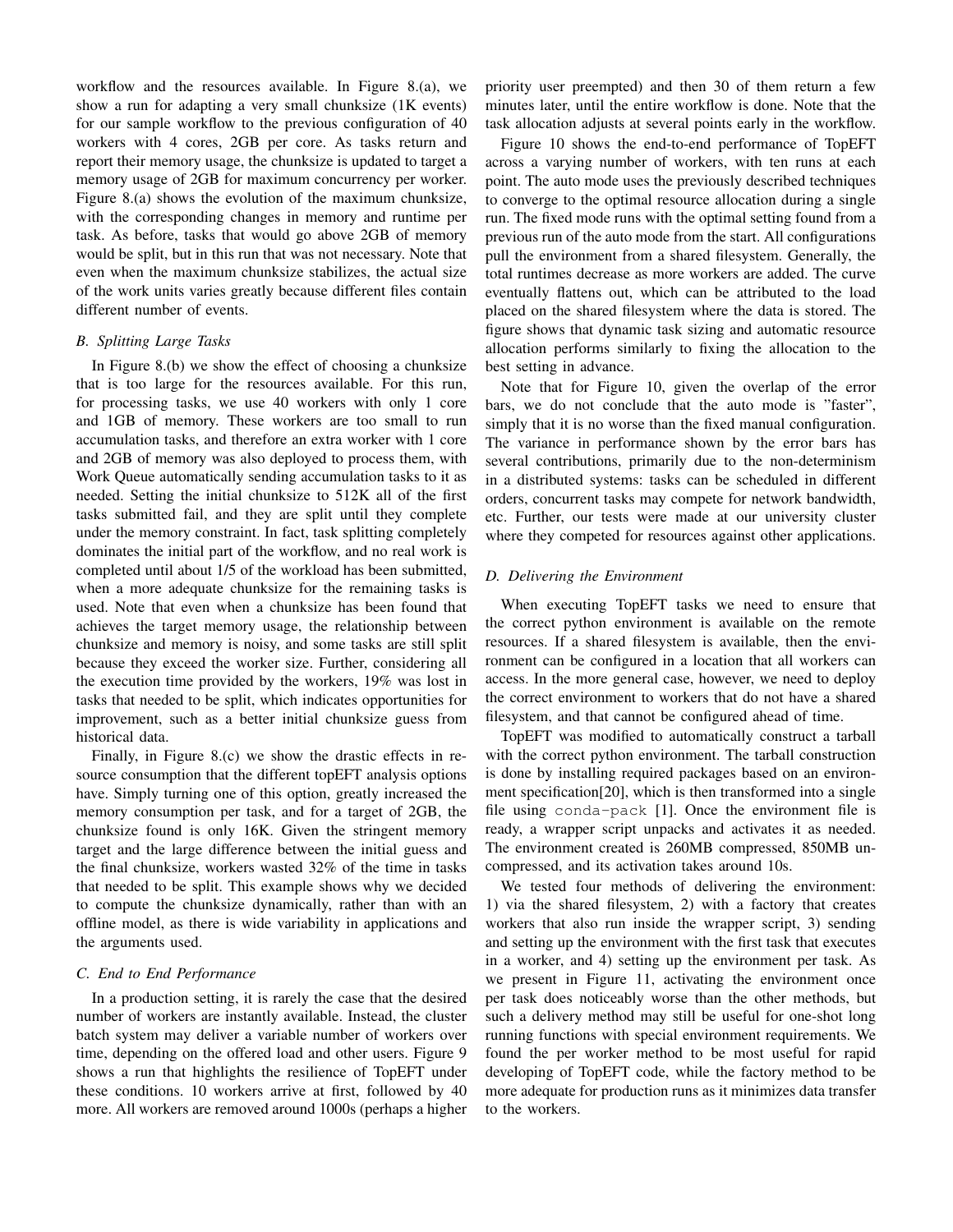

Fig. 9. Resilience to Dynamic Resources. Workflow starts with 10 4-core workers, and after a while 40 more workers connect. Around 1000s all workers go disconnect (perhaps because the opportunistic resources they ran on become unavailable). Later on 30 more workers connect to finish the workflow. Shown are the counts of currently executing tasks per category. On the right axis we show the memory allocation of processing tasks, which adjusts several times during the first half of the run.



Fig. 10. Scalability of TopEFT in auto and fixed Modes

## VI. RELATED WORK

A variety of approaches have been explored for autoconfiguring distributed applications by predicting *end-to-end* performance metrics such as execution time and cost from *input features* such as data size and function properties. Hadoop [19] is a particularly popular target for such studies. [13]. For example AROMA [16] demonstrates autoconfiguration of Hadoop applications in the cloud by observing many prior runs, and then predicting that the current run will exhibit behavior similar to that of its neighbors in the label space. In a similar way, Morpheus [15] observes multiple runs of periodic data analysis jobs, considering the "skyline" of jobs running over time, in order to predict a in order to predict a future Server Level Objective (SLO) for that job. As noted above, this work does point out that user-definedfunctions experience substantial churn over the course of a month, and so performance predictions must allow for code and resource evolution. Wang et al [24] compare the use of genetic algorithms (GA) and particle swarm optimization (PSO) for autotuning Spark applications; but once again are



Fig. 11. Environment delivery modes.

evaluating multiple runs of the entire MROnline [17] takes a different approach, focusing on a number of controls that can be adjusted for individual tasks within a run, however, these are limited to selecting the resources available for a given task, rather than reshaping the tasks themselves in order to meet the available resources. Our work differs from these prior approaches by performing *autotuning during the course of a single run* and taking advantage of the ability to resize individual tasks, change resource allocations for tasks, and deal with the unavoidable outliers in a heterogeneous application.

Many data analysis workflows are a special case of *malleable applications* [11], [12], which can scale up or down, even as they run, by adding or removing workers, taking into account observed performance or competition for resources. In this case, the individual tasks comprising the workflow are *moldable* [9], [26], meaning that their size can be chosen arbitrarily prior to (but not during) execution. The combination of a *malleable* workflow composed of *moldable* tasks gives a large number of degrees of freedom, which, depending on your view, make the application capable of executing almost anywhere, or make it difficult to configure.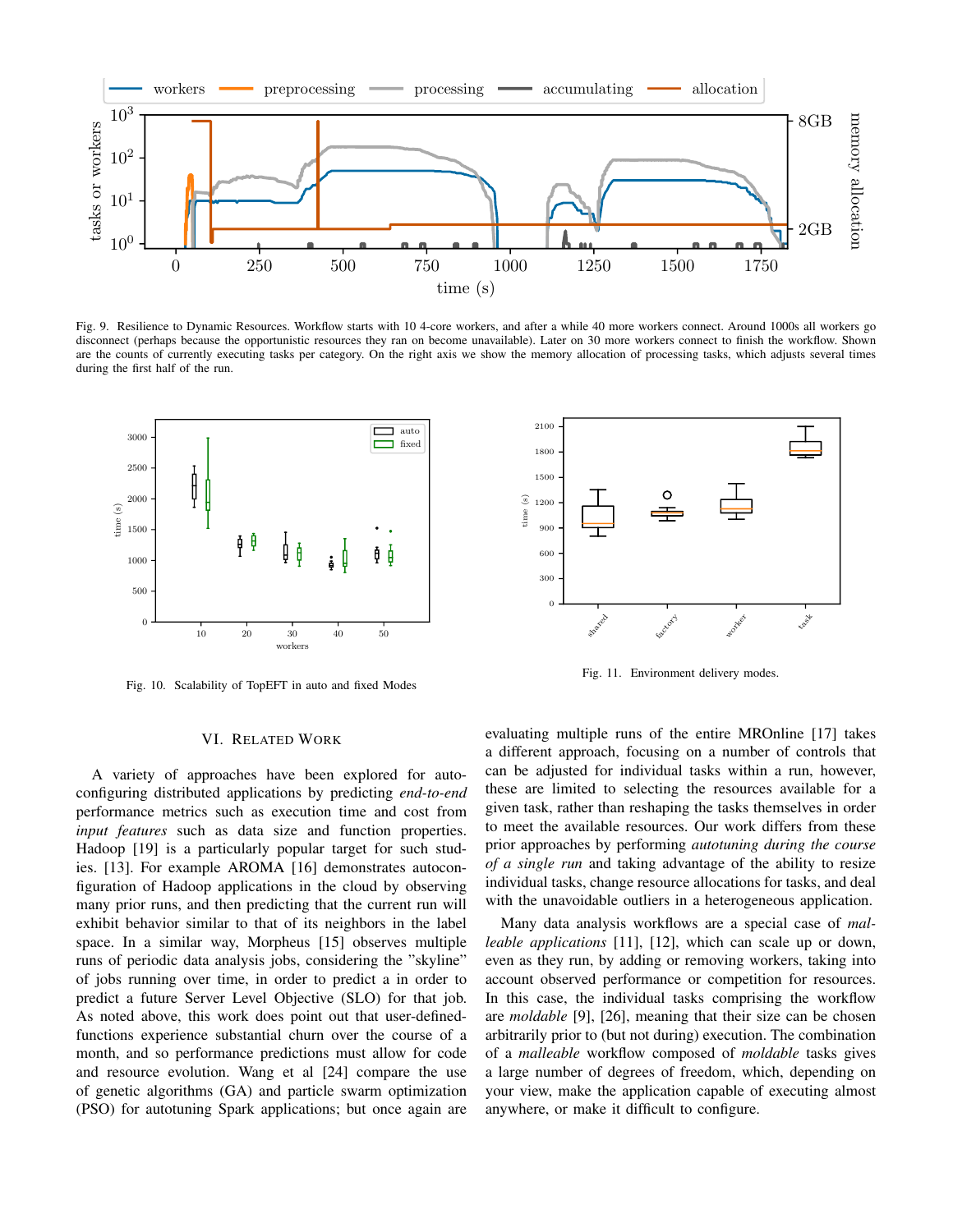Members of the CMS collaboration have developed generic tools for distributed analysis of physics data. For example, CRAB [4], and LOBSTER [25] have been used to execute workflows on thousands of cores in opportunistic resources. Unlike Coffea, in which the user analysis is written in Python assuming columnar data, they are mostly written in C++ and assume that each event is processed at a time.

The computing model used here is similar to map-reduce, however, unlike technologies such as MapReduce [7] or Hadoop [19], note that the computation is not moved to where the data is located, but rather, data comes from the repositories of the XRootD [8] federation. This allows to run workflows on generic resources without any previous setup, but does not take advantage of any data locality. To attack this problem, new approaches, such as ServiceX [10], aim to enable ondemand data delivery tailored for nearly-interactive vectorized analysis. In ServiceX, a user gives transformations (e.g. filters) to extract just the data required when querying events. These transformations are colocated with the data, which gives the potential of greatly reducing the amount of data transferred.

In the current implementation work units may only have events from the same file. As files vary in the number of events, this makes the size of the work units variable and the resource usage less uniform, which leads to a less efficient resource utilization. Approaches such as lazy arrays in uproot [18] (the backend that Coffea uses to read files from XRootD) or ServiceX [10], are promising alternatives for considering all the workload as a single stream of events that can be more uniformly partitioned.

#### VII. CONCLUSION AND FUTURE WORK

In this paper we have demonstrated techniques for the automated shaping of both task size and resources allocated to tasks inside the run of a single application. This differs from prior auto-configuration approaches in that it applies to the execution of a single workflow, building up information from prior tasks, rather than relying upon the complete execution of prior workflows. Of course, this work has been deliberately limited to only two key parameters, and the problem becomes more challenging as the number of adjustable parameters increases: more samples are needed to build a suitable model, resulting in more time before effective actions can be taken. At some level, human design expertise is needed to identify the essential parameters to be turned over to automatic techniques.

Our technique relies upon the ability to construct (simple) performance models for tasks based on their input parameters. Ideally, every task behaves independently of the others. However, data delivery is an inherent bottleneck in this system: at large scales, task runtime will increase as a function of concurrency, due to competition for data bandwidth. We would like to close this loop and make the number of workers also a function of the network capacity as a resource. For example, if the bandwidth reported by tasks go below a given minimum, then the manager can reduce the number of concurrent tasks.

Looking forward, there are opportunities to study the threeway interactions between task sizing, task resources, and resource provisioning. In production, end users are confronted not only with the question of how to size tasks to the available resources, but also what resources to obtain: both university clusters and cloud providers offer machines of different capabilities. Should one acquire resources, and then configure the application to the resources? Or is it better to configure the application, and then acquire resources to meet it? It remains to be seen whether these high level approaches are equivalent, or even whether the solution space is convergent.

#### ACKNOWLEDGEMENTS

We thank Lindsey Gray and the Coffea developers team for their very helpful feedback and support in the implementation of the ideas presented in this paper. We also thank Jim Pivarski for his insights in uproot and IO performance. This work is supported by the National Science Foundation grant OAC-1931348.

#### **REFERENCES**

- [1] Anaconda Inc. conda-pack: 0.6.0. https://conda.github.io/conda-pack/.
- [2] Y. N. Babuji, A. Woodard, Z. Li, D. S. Katz, B. Clifford, R. Kumar, L. Lacinski, R. Chard, J. M. Wozniak, I. T. Foster, M. Wilde, and K. Chard. Parsl: Pervasive Parallel Programming in Python. *CoRR*, abs/1905.02158, 2019.
- [3] A. Basnet, K. Bloom, F. Canelli, S. S. Cruz, J. E. P. Cortezon, J. R. G. Fernández, A. T. Fernandez, R. Goldouzian, B. A. Gonzalez, M. Hildreth, K. Lannon, J. Lawrence, S. P. Liechti, C. E. Mcgrady, K. Mohrman, H. Nelson, B. Tovar, Y. Wan, A. Wightman, B. Winer, F. Yan, B. R. Yates, H. Yockey, and M. Zarucki. TopEFT/topcoffea: TopCoffea 0.1. https://doi.org/10.5281/zenodo.5258003, Aug. 2021. Source code: https://github.com/TopEFT/topcoffea.
- [4] S. Belforte, I. Sfiligoi, J. Letts, F. Fanzago, M. D. Saiz Santos, and T. Martin. Using SSH as Portal - The CMS CRAB over glideinWMS Experience. Technical report, CERN, Geneva, Oct 2013.
- [5] P. Bui, D. Rajan, B. Abdul-Wahid, J. Izaguirre, and D. Thain. Work Queue + Python: A Framework For Scalable Scientific Ensemble Applications. In *Workshop on Python for High Performance and Scientific Computing (PyHPC) at the ACM/IEEE International Conference for High Performance Computing, Networking, Storage, and Analysis (Supercomputing)* , 2011. Source code: https://github.com/cooperativecomputing-lab/cctools.
- [6] Dask Development Team. *Dask: Library for Dynamic Task Scheduling*, 2016.
- [7] J. Dean and S. Ghemawat. MapReduce: Simplified Data Processing on Large Clusters. In *OSDI'04: Sixth Symposium on Operating System Design and Implementation*, pages 137–150, San Francisco, CA, 2004.
- [8] A. Dorigo, P. Elmer, F. Furano, and A. Hanushevsky. XROOTD A Highly Scalable Architecture for Data Access. *WSEAS Transactions on Computers*, 4:348–353, 04 2005.
- [9] I. Fujiwara, M. Tanaka, K. Taura, and K. Torisawa. Effectiveness of Moldable and Malleable Scheduling in Deep Learning Tasks. In *2018 IEEE 24th International Conference on Parallel and Distributed Systems (ICPADS)*, pages 389–398. IEEE, 2018.
- [10] Galewsky, B., Gardner, R., Gray, L., Neubauer, M., Pivarski, J., Proffitt, M., Vukotic, I., Watts, G., and Weinberg, M. ServiceX A Distributed, Caching, Columnar Data Delivery Service. *EPJ Web Conf.*, 245:04043, 2020.
- [11] A. Gupta, B. Acun, O. Sarood, and L. V. Kal? Towards Realizing the Potential of Malleable Jobs. In *2014 21st International Conference on High Performance Computing (HiPC)*, pages 1–10, 2014.
- [12] N. Hazekamp, B. Tovar, and D. Thain. Dynamic Sizing of Continuously Divisible Jobs for Heterogeneous Resources. In *IEEE International Conference on e-Science*, 2019.
- [13] H. Herodotou, Y. Chen, and J. Lu. A Survey on Automatic Parameter Tuning for Big Data Processing Systems. *ACM Comput. Surv.*, 53(2), Apr. 2020.